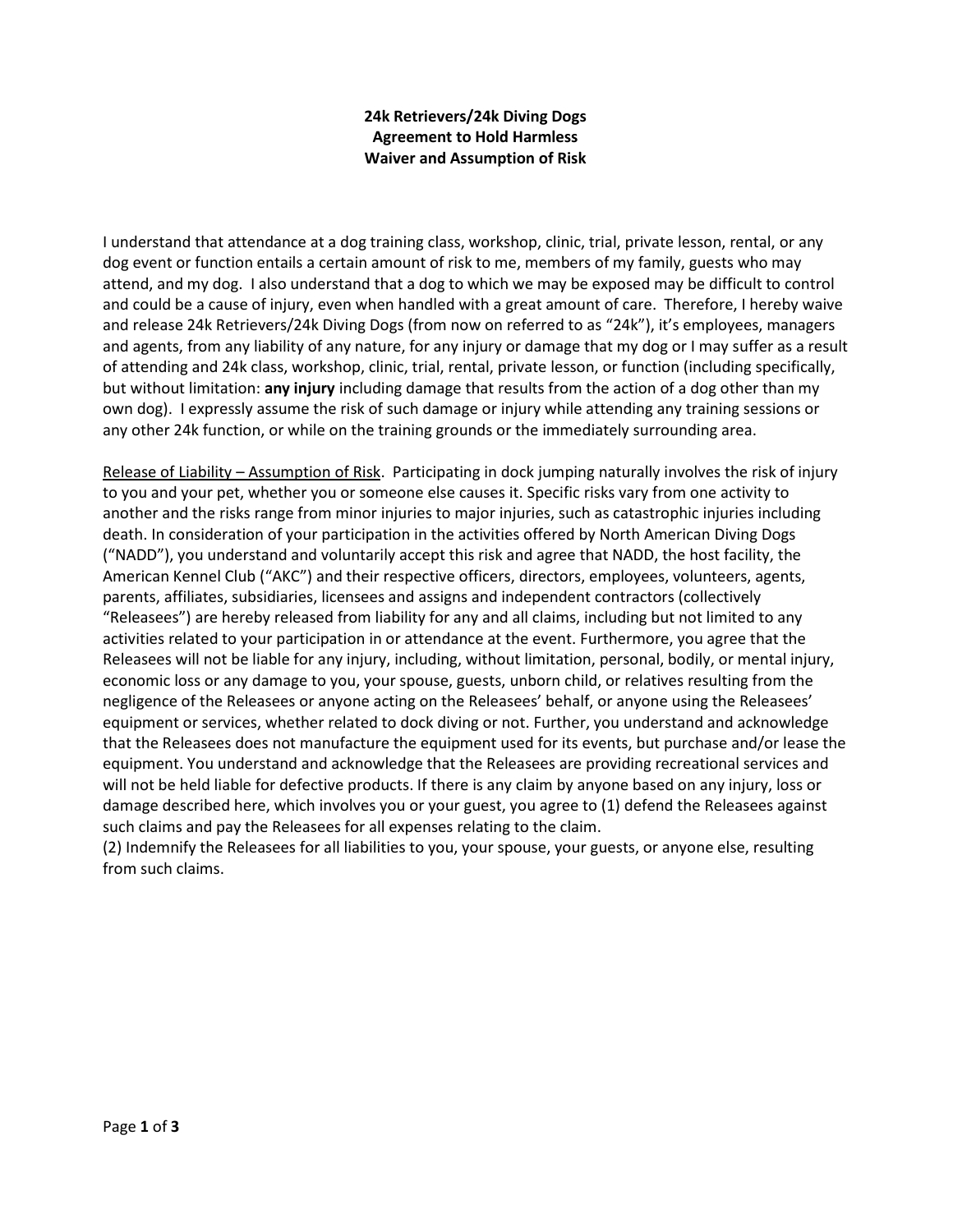Release of Likeness/Publicity. I permit, grant and authorize NADD, the host facility, the AKC, Eukanuba and their respective officers, directors, employees, volunteers, agents, independent contractors, parents, affiliates, subsidiaries, sponsors, licensees and assigns (collectively "Releasees") the absolute and irrevocable right and permission to photograph, film, videotape, record, create, obtain and/or portray me, my photographs, my property including but not limited to my dogs, my voice or quotes/excerpts of my written or verbally expressed words, my artwork or a photograph of my artwork, my name, alias, or biographical information, a video and/or audio recording or other likeness of myself (collectively, the "Material") and to use the results and proceeds thereof as follows: (a) to copyright the Material in any name (the Material shall be considered a "work made for hire"); (b) to use, incorporate, broadcast, distribute, re‐use, publish, re‐publish, alter

and/or edit the Material in whole or in part, for any purpose and in any manner whatsoever as Releasees so chooses in any and all media, now known or hereafter devised, in any and all versions, throughout the universe and in perpetuity, as well as for a documentary film, promotion, merchandising, publicity and advertising. I understand that all rights in and to the Material, including the negatives, outtakes, sounds and the images contained therein, shall be the Releasees sole and absolute property and release and assign all such rights to the Releasees.

Governing Law; Jurisdiction and Venue. This Agreement shall be governed by, construed in accordance with and enforced under the laws of the State of Georgia, with jurisdiction and exclusive venue of the courts located in Cairo, GA.

Integration. This Agreement constitutes and contains the entire agreement and understanding concerning the subject matter between the parties, sets forth all inducements made by any party to any other party with respect to any of the subject matter, and supersedes and replaces all prior and contemporaneous negotiations, proposed agreements or agreements, whether written or oral. Each of the parties acknowledges to the other that neither party has made or relied on any promise or representation, express or implied, written or oral, not contained herein to induce it to execute this Agreement.

Unless crated, dogs must be leashed at all times except when on the dock or working with an instructor in a fenced controlled area. Leashes cannot exceed 6' in length. Retractable leashes are absolutely prohibited. Prong collars are allowed but must be removed before entering the dock. Please keep a safe distance between you and your dog and other participants and their dogs. If you have a reactive dog and choose to participate in any Dock Diving activities here at 24k you will be responsible for keeping your dog under your control at ALL times. Feel free to use a basket muzzle if you like. Keep ample space from all other dogs. IF your dog lunges or causes any reactive incident you will be invited to leave and forfeit any or all monies due to 24k. We want all dogs to enjoy events here at 24k. However, we must keep the events safe for everyone and every dog. If you have a reactive dog take measures to keep your dog out of any incidents so that it can enjoy the sport as well. **Anyone who pushes or throws their dog into the pool or in any other way abuses their dog will be excluded from further participation and will forfeit any splash or fees**.

*By signing below, you acknowledge and agree that you have read the foregoing, been provided an opportunity to consult with an attorney and know of the nature of the activities of the Releasees and you agree to all the terms of this agreement. I hereby agree to indemnify and hold 24k, its employees, mangers and agents harmless from any and all claims by any member of any family, or any other persons accompanying me to any 24k function, or while on the grounds or the surrounding area thereto as a result of any action by any dog, including my own.*